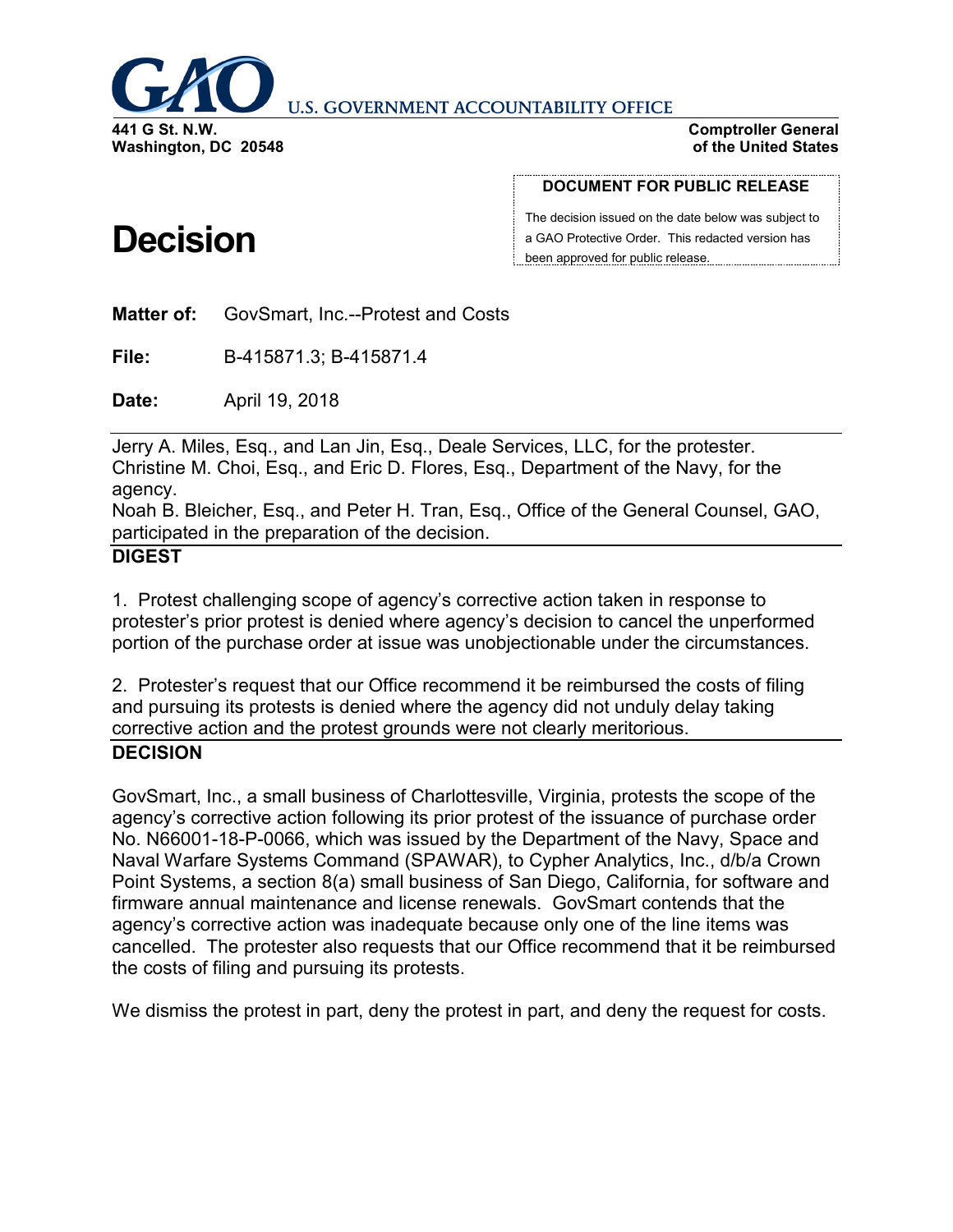## BACKGROUND

The procurement here involves the renewal of various firmware/software licenses and hardware maintenance subscriptions for SPAWAR Systems Center Pacific (SSC Pacific). Memorandum of Law/Contracting Officer's Statement (MOL/COS) at 6. Specifically, the purchase order identified 38 line items for licenses and subscriptions covering calendar year 2018 from a broad array of vendors, including for Adobe, Cisco, Dell, and IBM products, to name a few. Agency Report (AR), attach. 4, Crown Point Purchase Order (P.O.), at 2-20. Crown Point was to provide SSC Pacific with the renewals to allow for immediate access to the software, firmware, and maintenance support (*i.e.*, warranties).<sup>[1](#page-1-0)</sup> MOL/COS at 5-6. The licenses and subscriptions were agreements between the OEMs and the end user, SSC Pacific; Crown Point did not provide any maintenance or other services under the purchase order.<sup>[2](#page-1-1)</sup> ld. at 6.

GovSmart previously sold the licenses and subscriptions to SSC Pacific under a direct award issued pursuant to the Small Business Administration's (SBA) section 8(a) business development program.<sup>[3](#page-1-2)</sup> Protest (B-415871.1), Dec. 29, 2017, at 1. According to GovSmart, the company began negotiating with the agency for a follow-on section 8(a) sole-source contract in late 2017. Id. at 4. By late December 2017, however, SSC Pacific was negotiating with a different 8(a) vendor, Crown Point, for the annual renewals.<sup>[4](#page-1-3)</sup> See id. at 5. On December 23, 2017, GovSmart filed an agency-level protest with the Navy alleging that SSC Pacific contracting officials had violated the Procurement Integrity Act (PIA) by providing GovSmart's pricing for the renewals to Crown Point and acted in bad faith in its negotiations with GovSmart. AR, attach. 1, Agency-Level Protest, at 1-10.

<span id="page-1-1"></span> $2$  For instance, purchase order line items 0009, 0018, and 0026 refer to "SUPPORT/SOFTWARE RENEWALS," for F5, IBM, and Palo Alto OEMs, respectively. P.O. at 6, 10, and 14. Those support agreements contemplate that the customer or end user (i.e., SSC Pacific) would contact or receive support from F5, IBM, or Palo Alto directly; Crown Point's only role pursuant to the purchase order was to sell the OEM renewals to the government. MOL/COS at 6; see AR, attach. 8, Dec. of Crown Point President, at 1; see also AR, attach. 9, F5 Terms and Conditions; attach. 10, IBM Appliance Handbook; attach. 11, Palo Alto User Agreement.

<span id="page-1-2"></span> $3$  Section 8(a) of the Small Business Act authorizes the SBA to contract with other government agencies and to arrange for the performance of those contracts via subcontracts awarded to socially and economically disadvantaged small businesses. 15 U.S.C. § 637(a); Federal Acquisition Regulation (FAR) § 19.800(a).

<span id="page-1-0"></span><sup>&</sup>lt;sup>1</sup> Many larger original equipment manufacturers (OEMs) often do not sell their products directly to the end user. Instead, the OEMs sell their products through authorized distributors or resellers. AR, attach. 8, Dec. of Crown Point President, at 1.

<span id="page-1-3"></span><sup>4</sup> According to GovSmart, the agency would have needed to [DELETED]. Protest (B-415871.1) at 4-5; see [DELETED].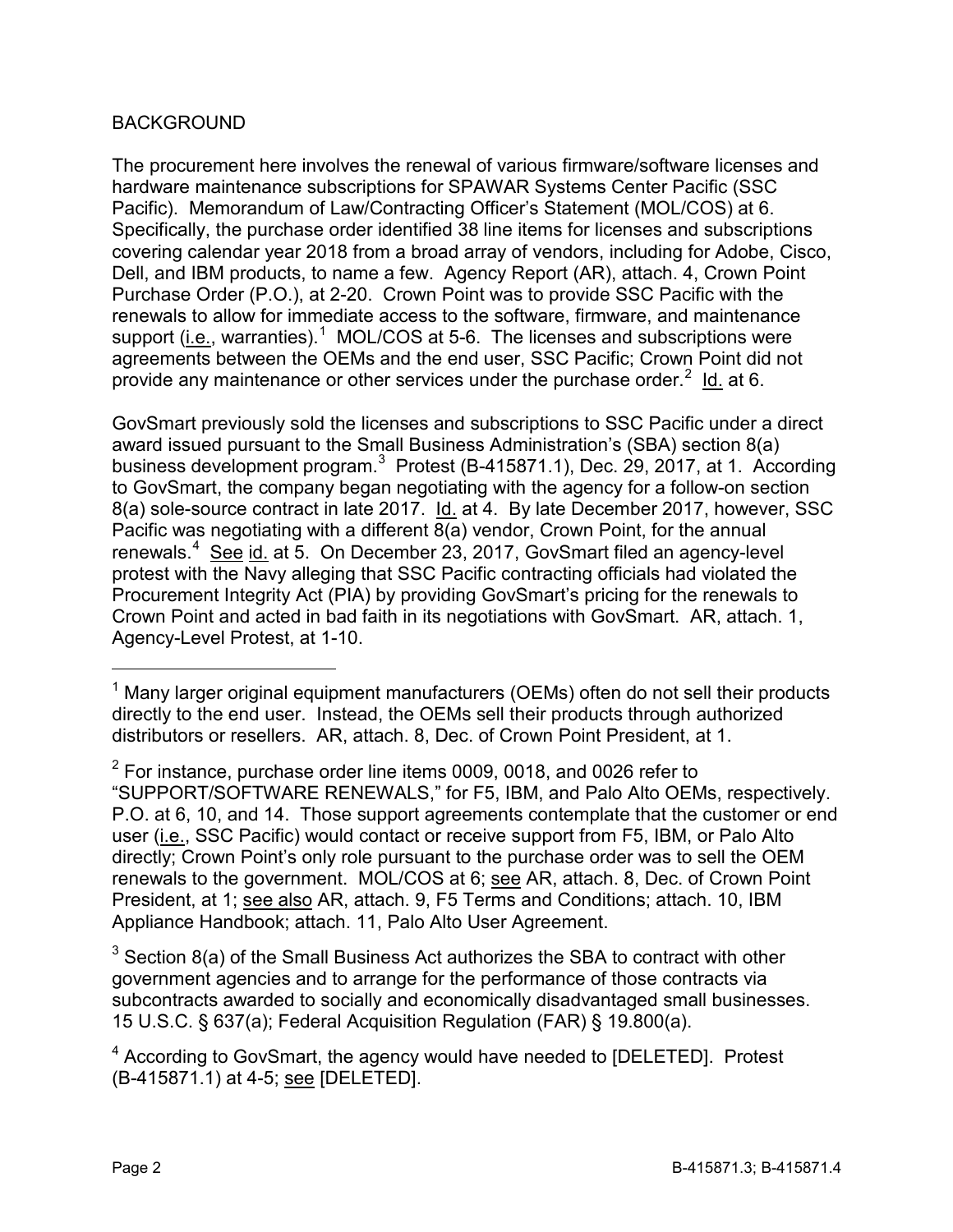By email on Friday, December 29, the agency issued a decision dismissing GovSmart's agency-level protest for lack of standing.<sup>[5](#page-2-0)</sup> AR, attach. 2, Agency-Level Protest Decision, at 1-4. A few minutes later, the contracting officer issued the purchase order to Crown Point.<sup>[6](#page-2-1)</sup> AR, attach. 3, Dec. of Contracting Officer, at 2. Later that same afternoon, GovSmart filed a protest with our Office raising the same protest grounds as alleged in its agency-level protest.<sup>[7](#page-2-2)</sup> See Protest (B-415871.1) at 1-12. Days later, GovSmart filed a supplemental protest asserting that the contract with Crown Point violated the FAR's limitations on subcontracting rule.<sup>[8](#page-2-3)</sup> See Protest (B-415871.2), Jan. 5, 2018, at 1-8.

Thereafter, on January 12, the agency advised our Office that it intended to take corrective action. Notice of Corrective Action at 1-2. Specifically, SSC Pacific explained as follows:

Based on a review of the process associated with this procurement, the Agency has decided to undertake corrective action by terminating the unperformed portion of the Purchase Order which consists of Item No. 0038.

Id. at 2. In this regard, the agency elaborated as follows:

Crown Point reported that they had already placed orders for almost all of the required renewals of firmware/software licenses and hardware maintenance subscriptions which had since been confirmed and activated by the providers consistent with the Purchase Order's period of performance commencement date of January 1, 2018. The only item for which an order was not yet confirmed and executed pertained to the Item No. 0038, "Tektronix," which the Government estimate valued at approximately \$5,000.

Id.

<span id="page-2-0"></span> $5$  The chief of the contracting office also concluded that GovSmart's allegations lacked merit and should be denied. AR, attach. 2, Agency-Level Protest Decision, at 2.

<span id="page-2-1"></span> $6$  The purchase order had a value of \$5,769,443. P.O. at 25.

<span id="page-2-2"></span> $7$  Our Office takes no position as to whether GovSmart's initial protest raised valid bases of protest.

<span id="page-2-3"></span><sup>&</sup>lt;sup>8</sup> Our Office takes no position as to whether GovSmart's supplemental protest was timely filed, given that the allegations were not raised in its agency-level protest.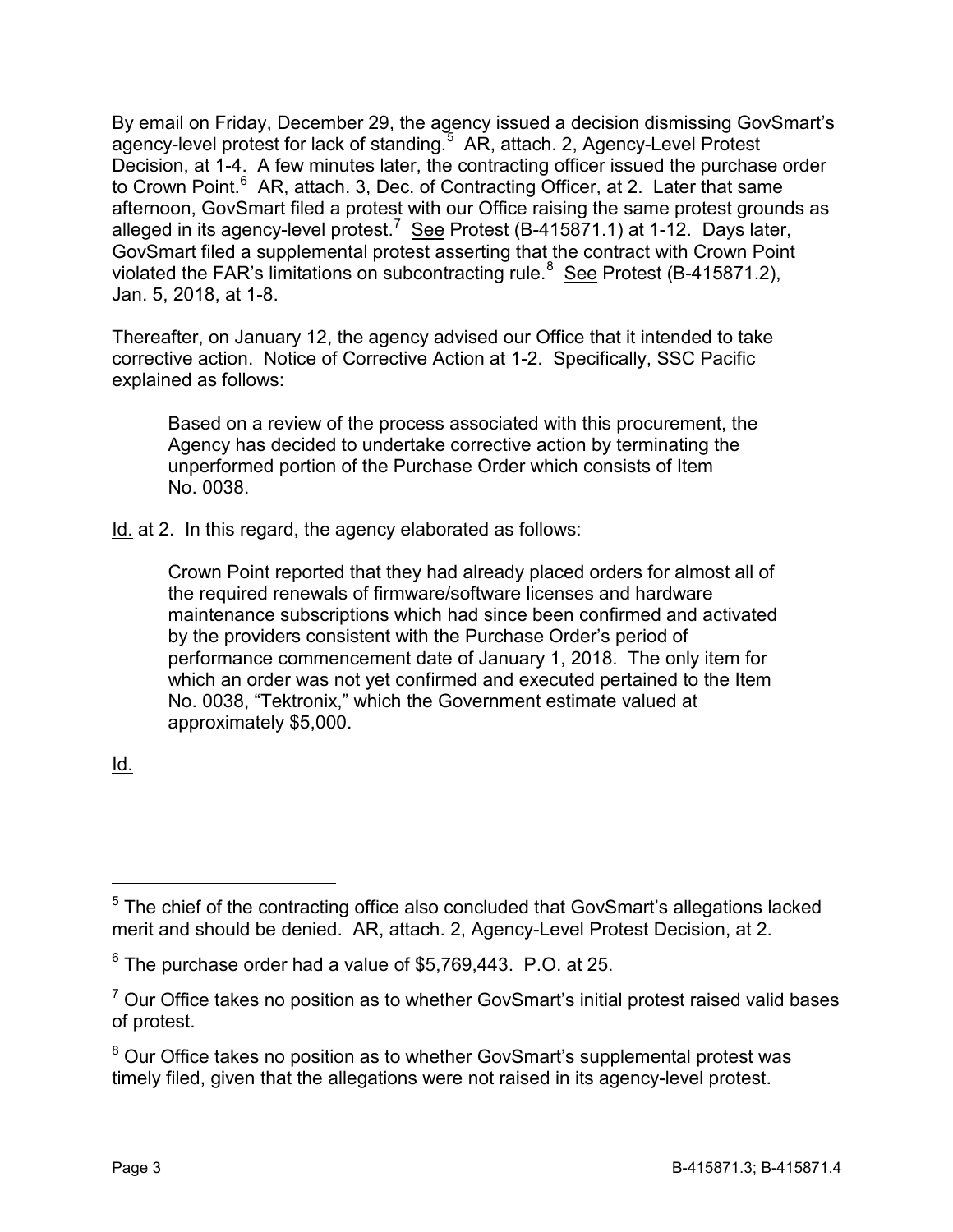In light of the corrective action, our Office dismissed as academic GovSmart's initial and supplemental protests.<sup>[9](#page-3-0)</sup> GovSmart, Inc., B-415871, B-451871.2, Jan. 31, 2018 (unpublished decision). Prior to our Office's decision, GovSmart protested the corrective action and requested that our Office recommend that it be reimbursed the costs of filing and pursuing its protests.

# **DISCUSSION**

GovSmart protests the scope of the agency's corrective action, contending that the cancellation of one line item is unreasonable and unduly narrow. Specifically, GovSmart contends that the agency should "stop all orders for continuing maintenance/warranty services and suspend the contract performance. . . ." Protest (B-415871.3), Jan. 17, 2018, at 4. GovSmart also complains that it was improper for SSC Pacific not to have immediately stopped or discontinued any order that was processed upon receipt of GovSmart's protest. Id. The firm also maintains that it should be reimbursed the costs of filing its protests because the agency delayed staying Crown Point from processing the renewals. Id. at 6. We have considered all of the protester's arguments and find them to be without merit.

## Statutory Stay of Performance

As an initial matter, much of the protester's frustration appears to be focused on the agency's actions surrounding the implementation of a stay of performance following GovSmart's filing of its protest. By way of additional background, as noted above, within minutes of dismissing GovSmart's agency-level protest, SSC Pacific issued the purchase order to Crown Point at 11:05 a.m. (Pacific Time (PT)) on Friday, December 29. AR, attach. 3, Dec. of Contracting Officer, at 1-2. At 2:15 p.m. (PT) that day, GovSmart filed its protest with GAO via email, and included SSC Pacific contracting officials as recipients on the email. See Email from GovSmart Counsel to GAO and SSC Pacific Officials, Dec. 29, 2017 (2:15 p.m. PT). That afternoon, after receiving the courtesy copy of the protest, the branch chief of the SSC Pacific contracting office contacted Crown Point to discuss suspending performance on the purchase order. AR, attach. 7, Dec. of SSC Pacific Contracting Office Branch Chief, at 1. Crown Point advised that it fulfilled most of the order within an hour of being awarded the contract; because everything was provided by electronic delivery, the renewals were processed very quickly and the licenses and subscriptions were active immediately thereafter.<sup>[10](#page-3-1)</sup> Id.; see AR, attach. 8, Dec. of Crown Point President, at 2.

<span id="page-3-0"></span><sup>&</sup>lt;sup>9</sup> GovSmart did not object to the dismissal of its initial protests. Email from Counsel for GovSmart to Parties, Jan. 24, 2018, (7:43 a.m.).

<span id="page-3-1"></span><sup>&</sup>lt;sup>10</sup> According to Crown Point, OEMs will often charge "significant" reinstatement fees if there is a lapse in continuity of a license or subscription. AR, attach. 8, Dec. of Crown Point President, at 3. For instance, Crown Point represents that the reinstatement fees for IBM alone would be "[DELETED]." Id.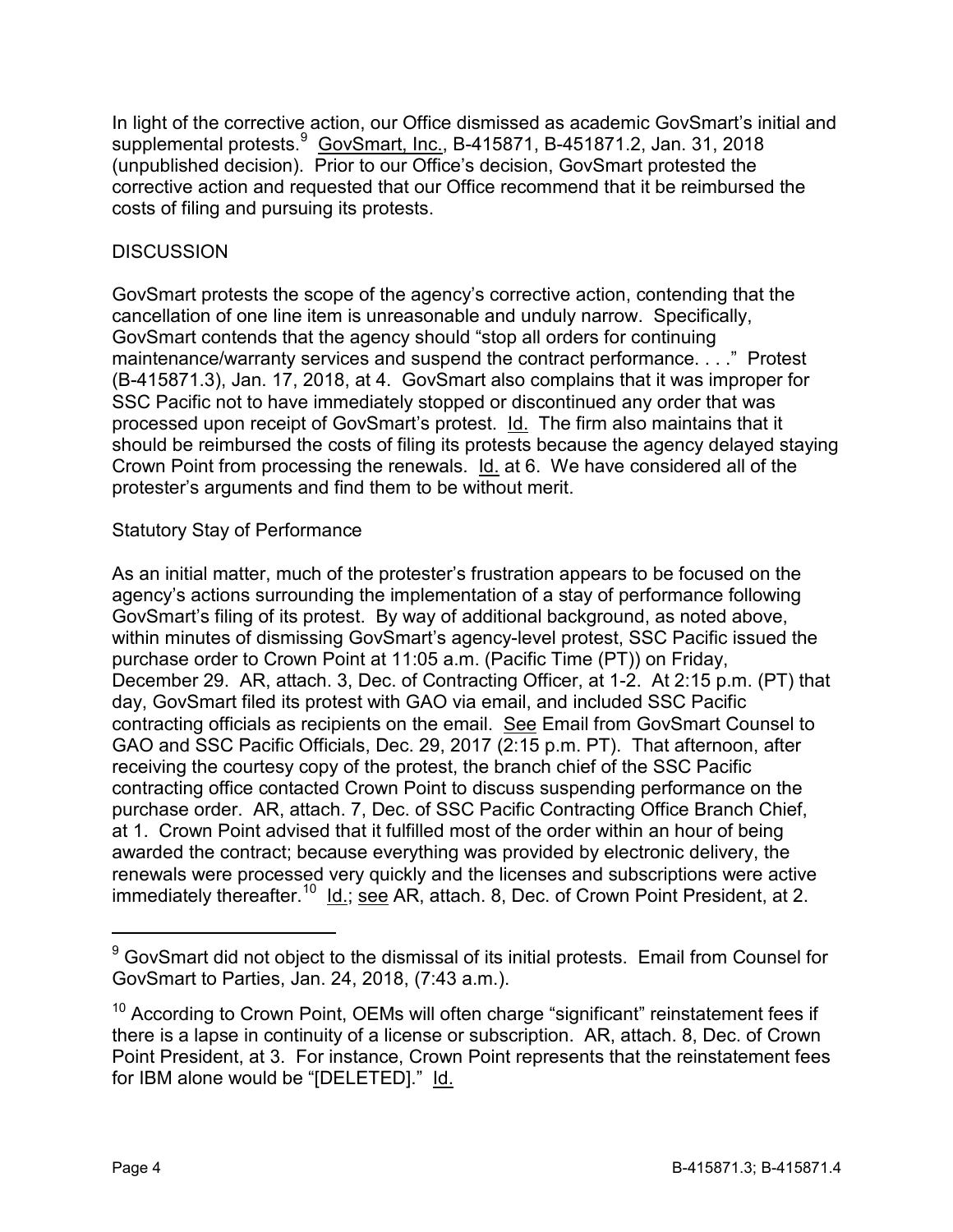Following the holiday weekend, and after receipt of official notice of GovSmart's protest from GAO, SSC Pacific formally instructed Crown Point to suspend performance on items of the purchase order that had not been renewed or activated. AR, attach. 12, Dec. of Acting Branch Chief, at 1. By that time, however, the only remaining item that had not been activated was the Tektronix subscription. Id.; AR, attach. 8, Dec. of Crown Point President, at 2.

In its protest submission, GovSmart complains that it was improper for the agency not to have done more to implement the statutory stay of performance required by the Competition in Contracting Act of 1984 (CICA). See 31 U.S.C. § 3553(d)(1). Under CICA, a contracting agency is required to suspend contract performance if it receives notice of a protest from our Office within 10 calendar days of the date of contract award. 31 U.S.C. § 3553(d)(3), (d)(4)(A). However, an agency's failure to adhere to the stay requirement in 31 U.S.C. § 3553(d)(3)(A) is not a valid basis of protest. 4 C.F.R. § 21.6 ("GAO does not administer the requirements to stay award or suspend contract performance under CICA"); Precise Mgmt., LLC--Recon., B-410912.2, June 30, 2015, 2015 CPD ¶ 193 at 6-7; Serco Inc., B-410676.2, Dec. 12, 2014, 2014 CPD ¶ 371 at 2-3 (whether the agency failed to comply with the stay of performance is not a matter for consideration by GAO).

Thus, GovSmart's complaints regarding the agency's implementation of the CICA stay of performance are outside of our Office's jurisdiction and will not be considered further.

Scope of Corrective Action

Crown Point next protests the agency's corrective action. The protester contends that SSC Pacific should cancel additional aspects of the purchase order beyond the Tektronix line item.

Contracting officers in negotiated procurements have broad discretion to take corrective action where the agency determines that such action is necessary to ensure a fair and impartial competition. The Matthews Group, Inc. t/a TMG Constr. Corp., B-408003.2, B-408004.2, June 17, 2013, 2013 CPD ¶ 148 at 5. As a general matter, the details of a corrective action are within the sound discretion and judgment of the contracting agency. Evergreen Helicopters of Alaska, Inc., B-409327.3, Apr. 14, 2014, 2014 CPD ¶ 128 at 8. We generally will not object to the specific corrective action, so long as it is appropriate to remedy the concern that caused the agency to take corrective action. Networks Elec. Corp., B-290666.3, Sept. 30, 2002, 2002 CPD ¶ 173 at 3.

Here, we have no basis to object to SPAWAR's corrective action. The agency represents that GovSmart's supplemental protest (alleging limitations on subcontracting violations) "raised questions" regarding the purchase order placed with Crown Point. AR, attach. 3, Dec. of Contracting Officer, at 2. Consequently, the agency determined that corrective action was warranted. By that juncture, though, as explained above,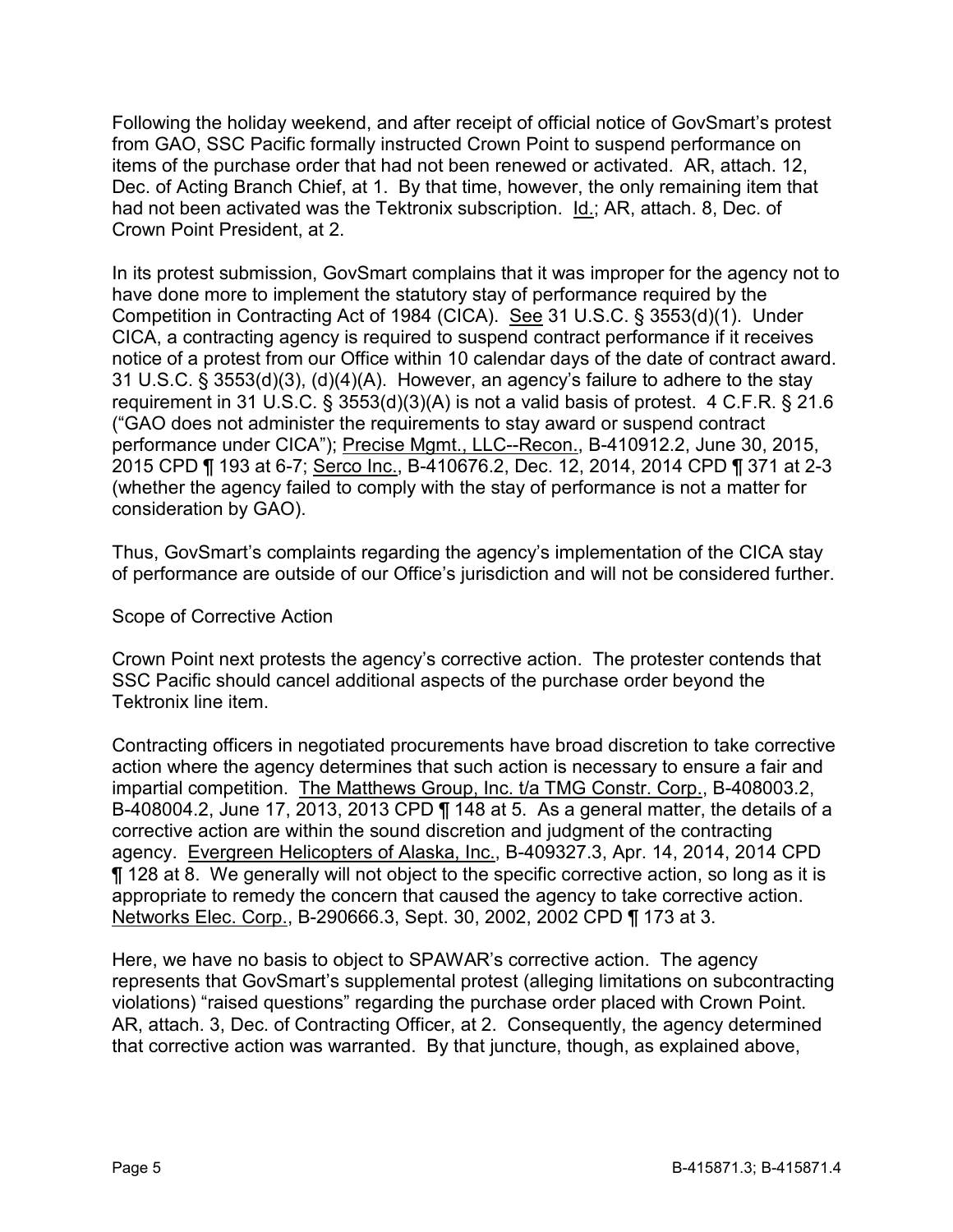Crown Point had already processed nearly all of the subscriptions, which were promptly activated to avoid reinstatement fees.<sup>[11](#page-5-0)</sup> AR, attach. 7, Dec. of SSC Pacific Contracting Office Branch Chief, at 1-2. So, the agency took the corrective action that was available, which was to terminate the unperformed portion of the purchase order, the Tektronix subscription.[12](#page-5-1) Notice of Corrective Action at 1-2; see also Ferris Optical, B-403012.2, B-403012.3, Oct. 21, 2010, 2010 CPD ¶ 265 at 1-2 (cancellation of purchase order renders protest of issuance of order academic).

GovSmart argues that the agency should do more. Specifically, the protester wants the agency to somehow reverse the delivery of the licenses and subscriptions that have already been activated (and which have now been in effect for several months), and then conduct a new competition for the renewals (or award the firm a sole-source contract). See Comments at 5. The agency explains, however, that to cancel the already activated renewals, many of the OEMs would have to retroactively cancel and reverse the reinstatement of the licenses and subscriptions which, if even possible or agreeable by the OEMs, would "most certainly incur significant penalties." See MOL/COS at 2; AR, attach. 8, Dec. of Crown Point President, at 2.

Thus, the record establishes that the protester's preferred recourse is simply impractical, does not withstand scrutiny, and would likely waste taxpayer dollars. In this regard, depending on the circumstances of the situation, our Office will not recommend that an agency reverse performance as part of its correction action where such reversal would be impractical or otherwise unfeasible.<sup>[13](#page-5-2)</sup> See Landmark Constr. Corp., B-281957.3, Oct. 22, 1999, 99-2 CPD ¶ 75 at 3 (finding agency's corrective action to be appropriate and consistent with GAO decisions, where the corrective action included allowing the awardee to complete performance of the delivery orders already issued pending a recompetition and new award). Here, the scope of SPAWAR's corrective action is within its sound discretion and judgment, and we find nothing objectionable about the agency's decision to focus on the unperformed portion of the purchase order, rather than attempt to reverse the renewals.

<span id="page-5-0"></span><sup>&</sup>lt;sup>11</sup> Indeed, Crown Point submitted invoices for the full price of the renewed licenses and subscriptions once they were purchased from the OEMs. AR, attach. 7, Dec. of SSC Pacific Contracting Office Branch Chief, at 1-2. The awardee's performance as it relates to those line items is complete. See id.

<span id="page-5-1"></span> $12$  Because GovSmart did not submit a proposal for the purchase order, which had been awarded on a sole-source basis, the firm did not incur any bid or proposal costs, which could have been reimbursed as part of the corrective action. See generally, e.g., FitNet Purchasing Alliance, B-410263, Nov. 26, 2014, 2014 CPD ¶ 344 at 11.

<span id="page-5-2"></span> $13$  As the agency notes, the protester has not pointed to any decision by our Office that contemplates the reversal of performance or return of supplies as a form of corrective action. See MOL/COS at 7.